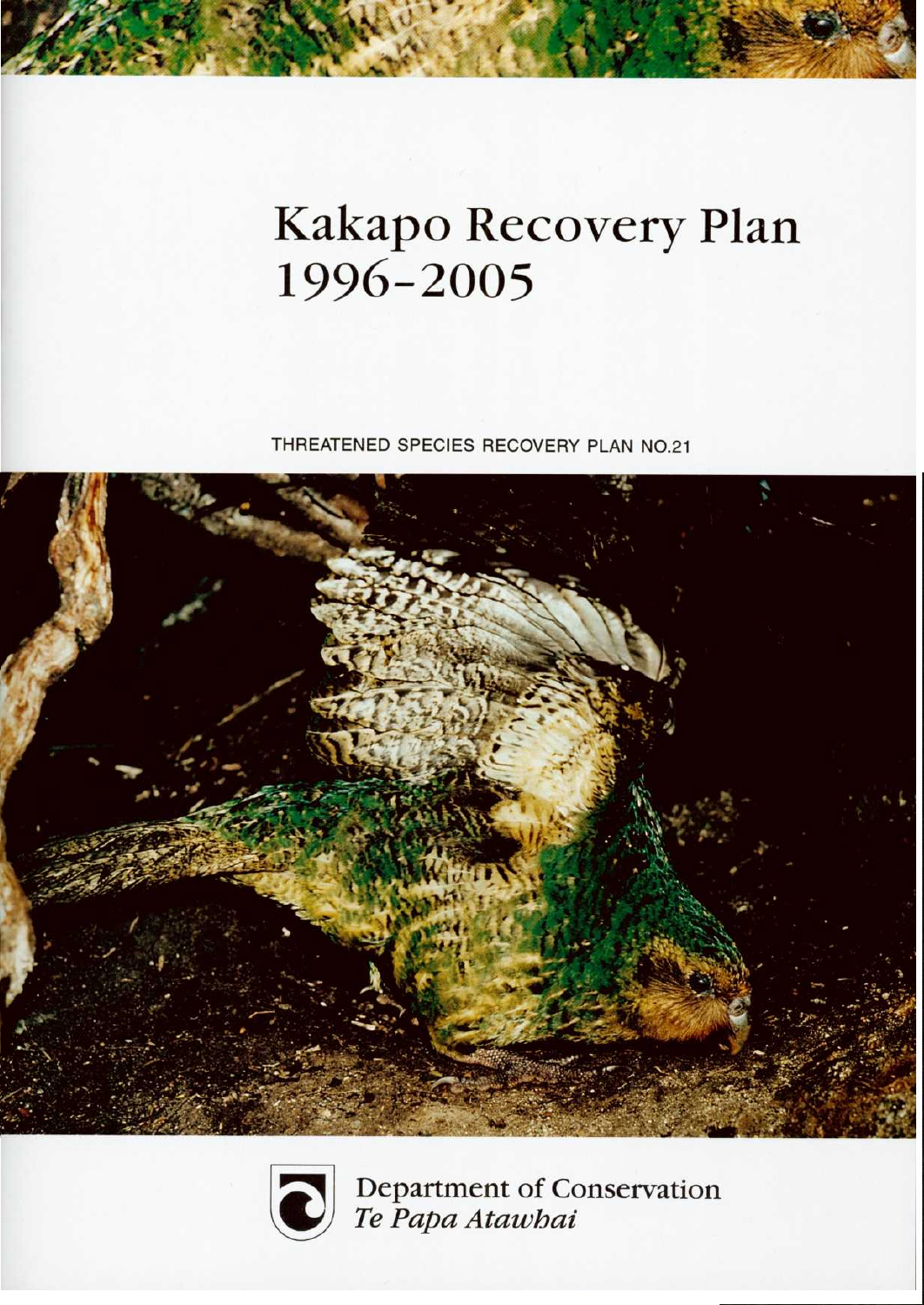### Kakapo Recovery Plan 1996-2005

Threatened Species Recovery Plan No.21

Kakapo Management Group Department of Conservation P.O. Box 10-420 Wellington New Zealand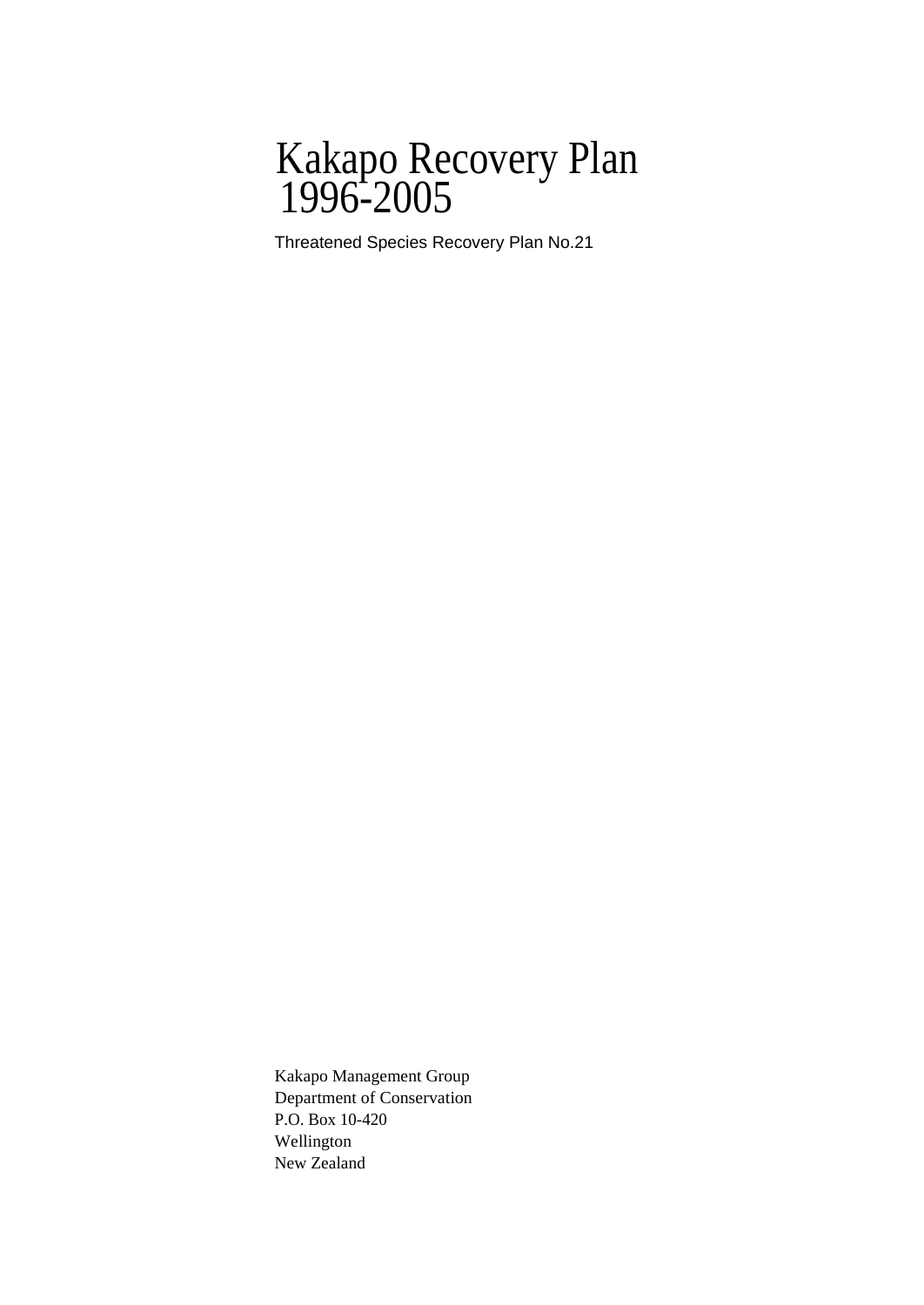#### **CONTENTS**

| 1.                                     | Background                       | 5  |
|----------------------------------------|----------------------------------|----|
| 2.                                     | Distribution and Decline         | 6  |
| 3.                                     | History of Kakapo Conservation   | 7  |
| 4.                                     | Species Biology and Ecology      | 9  |
|                                        | Reproduction                     | 9  |
|                                        | Nutrition                        | 10 |
|                                        | Habitat                          | 11 |
|                                        | <b>Predators and Disease</b>     | 11 |
| 5.                                     | Kakapo Recovery Planning         | 12 |
| 6.                                     | Kakapo Recovery Plan 1996-2005   | 13 |
| 7.                                     | <b>Current Recovery Strategy</b> | 14 |
| 8.                                     | <b>Further Reading</b>           | 18 |
| Appendix 1 - List of Working Documents |                                  | 19 |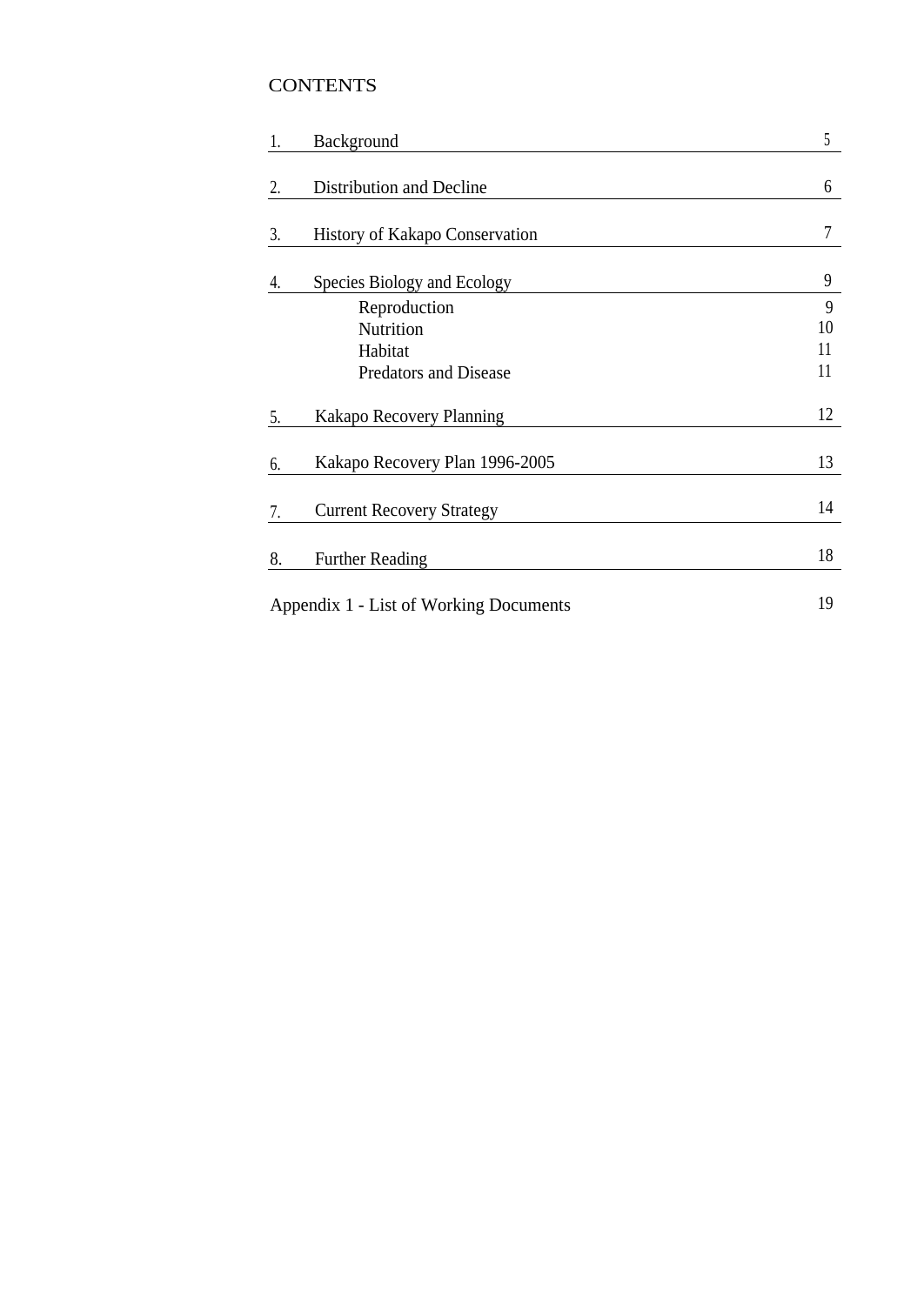## l. Background

The kakapo is a large flightless nocturnal parrot, the heaviest and probably the most unusual parrot in the world. Attempts to save it from extinction started in 1894, when Richard Henry shifted several hundred birds from Fiordland to offshore islands - stoats arrived a few years later, and the attempt failed. Since the mid 1980s, the decline of kakapo has been arrested by maintaining them on islands rather than trying to protect surviving birds on the mainland.

This hard-earned, limited success has been made difficult by the kakapo itself: nocturnal, secretive, and camouflaged. These large parrots are extremely vulnerable: the downy and helpless chicks are easily victim to various predators, as indeed are kakapo of all ages, since they spend much of their time on the ground and are unable to fly to safety. The birds' very low breeding productivity, the apparent naivety of some individuals, which do not try to escape predators, all contribute to their vulnerability.

There are 50 known living kakapo in the world. The survivors of this formerly widespread endemic species have now been concentrated on three offshore islands: six females and 12 males on Little Barrier Island (Hauturu) in the Hauraki Gulf, three females and three males on Maud Island (Te Pakeka) in the Marlborough Sounds, and ten females and 16 males on Codfish Island (Whenua Hou) near Stewart Island.

The surviving birds are relatively old (only six are known to be less than 17 years old), and many are probably beyond their most productive years. Without help that encourages breeding and protects them from predators, particularly kiore *(Rattus exulans),* kakapo will become extinct. Since 1989, only five females are known to have produced fertile eggs, and the number of chicks fledged has been less than the number of adults that have died.

While recovery efforts have been primarily concerned with protecting birds, and finding and keeping track of them, systematic observation and protection has only recently become feasible. New technology for radio tracking and observation make finding and watching birds much easier than it has been in the past. Field staff now use remote video systems, for example, to monitor the birds' behaviour and to help protect them from predators.

The first recovery plan for kakapo was published in 1989 (Powlesland, 1989). This plan described the status of the kakapo population and identified management and research priorities. Under the sponsorship of Comalco and in association with the Threatened Species Trust Programme, recovery work continued for the period 1989-94. The current document is a new recovery plan; it summarises the progress of the previous plan and presents the direction for the next ten-year period.

Information and techniques used in implementing this recovery plan will provide a basis for applications in many other fields of wildlife management; work done here will also contribute substantially to work being done on other species in other ecosystems.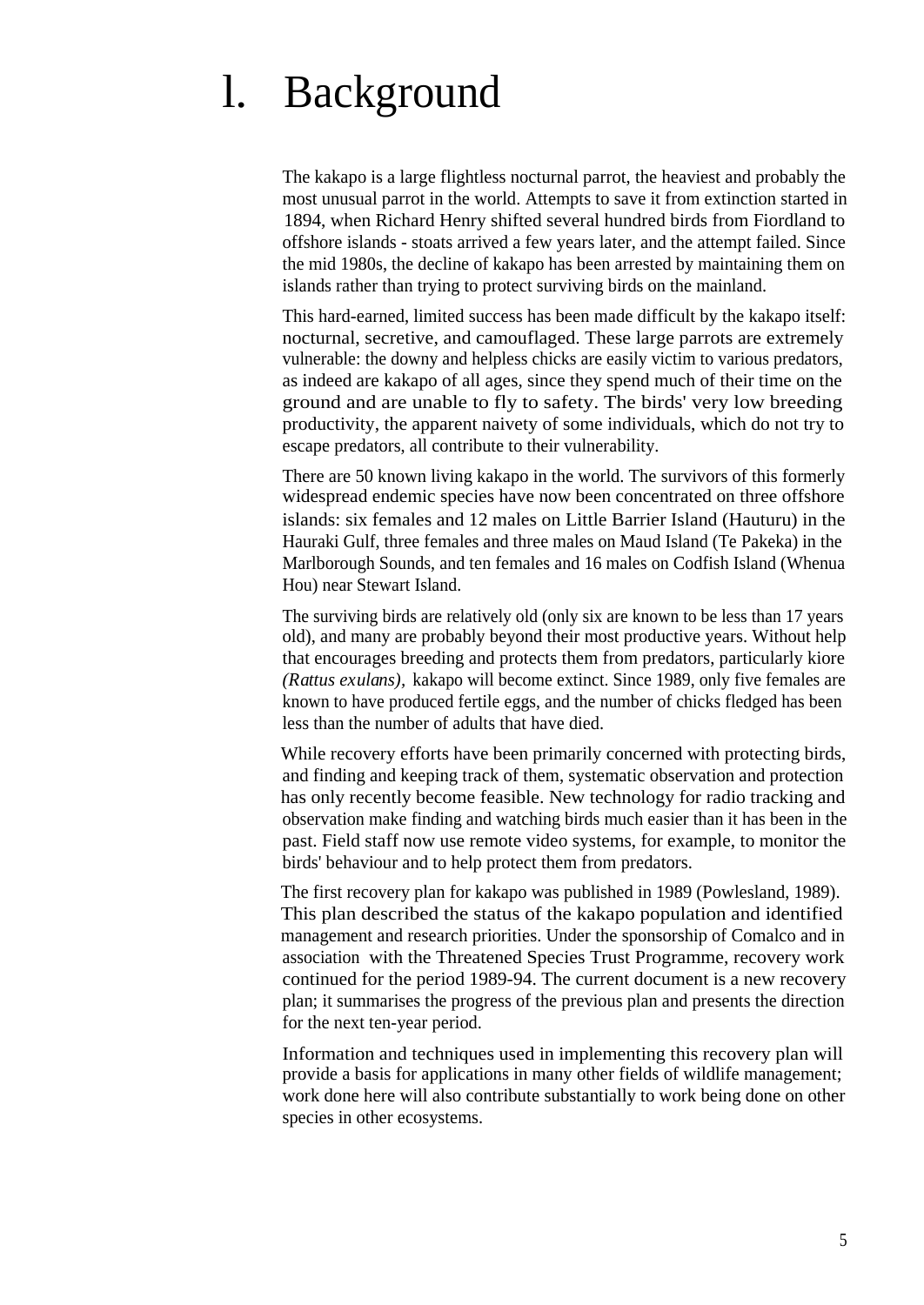## 2. Distribution and Decline

At the beginning of the last century kakapo were relatively widespread. Fossil and subfossil remains show they were even more widespread before 1800 (see map).

The first Polynesian settlers of New Zealand hunted kakapo (`night parrot') with dogs and prized the feathers as well as the flesh. By the 1840s Europeans and their dogs also hunted the birds. In 1845, the formal name *Strigops habroptilus* was given to the kakapo, beginning its existence in the books of European science.



Present and post-1840 kakapo distribution. Fossil/subfossil distribution data supplied by Trevor Worthy.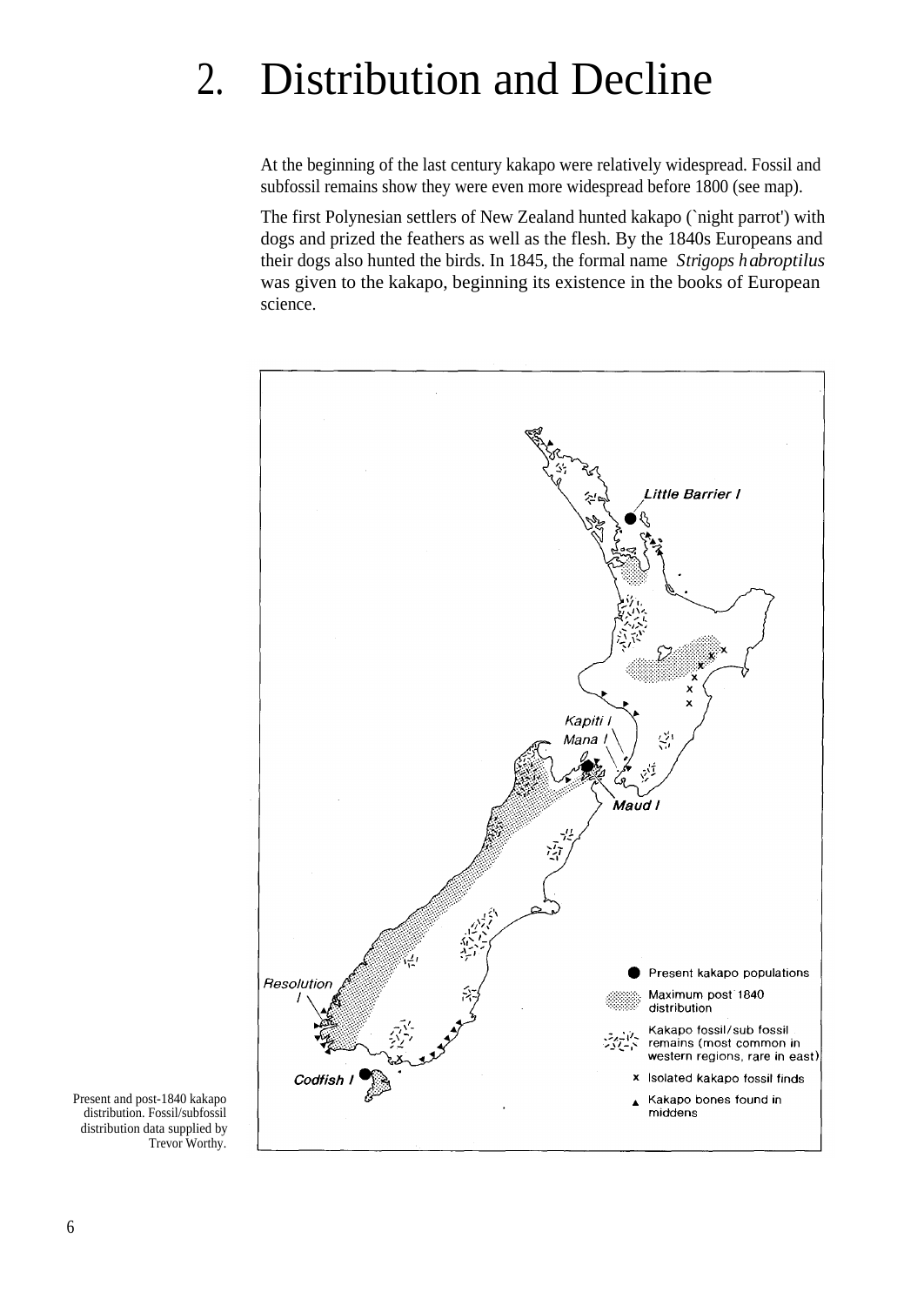The birds' range was violently and quickly diminished: fires were set to clear the bush, and then (more devastating than fires) predatory mammals were introduced. Ferrets and stoats were imported to `solve' the problem of rabbits invading the new grazing lands. Rats and cats took their toll, too, as they did of many other native animals. In some places dogs were serious predators. Other environmental threats also existed. Newly introduced birds may have brought diseases with them, or may have competed for food. By the beginning of the twentieth century, goats, deer and possums were also competing for the kakapo's food supplies. Today, kiore are the most serious threat to kakapo on their islands.

By the middle of the twentieth century, the kakapo was extinct on the North Island but still persisted in parts of the South Island. In the 1970s, only a few isolated individuals were known to exist in Fiordland. The only survivor of this population, a bird named Richard Henry, is still alive on Little Barrier Island. The last known natural population of kakapo was found on Stewart Island in 1977, but the threat from feral cats on the island was considered so high that all known birds were airlifted by the Wildlife Service and the Department of Conservation to offshore island refuges.

The three island populations comprise all the known kakapo. They are listed as a `critically endangered species' under the new IUCN criteria (version 2.3, 1995) and as a Category A species in the Department of Conservation threatened species list (Molloy and Davis, 1994).

## 3. History of Kakapo Conservation

Early attempts at conservation centred on finding the birds and transferring them. Best and. Powlesland (1985: 29-30) give an account of the history of kakapo management:

Subadult female, Maud Island, 1992. Photo: G. Climo

"The first major conservation efforts made for kakapo were carried out by



Richard Henry, who was appointed by the government to be caretaker of Resolution Island (Fiordland) in 1894. In less than six years, he transferred 350-400 kakapo from Dusky Sound to predator-free islands. Regrettably, his efforts came to naught as stoats swam to the islands and killed the kakapo.

"Three kakapo were put on to Little Barrier Island in 1903, but they were most likely killed by cats. As well, three birds (probably all